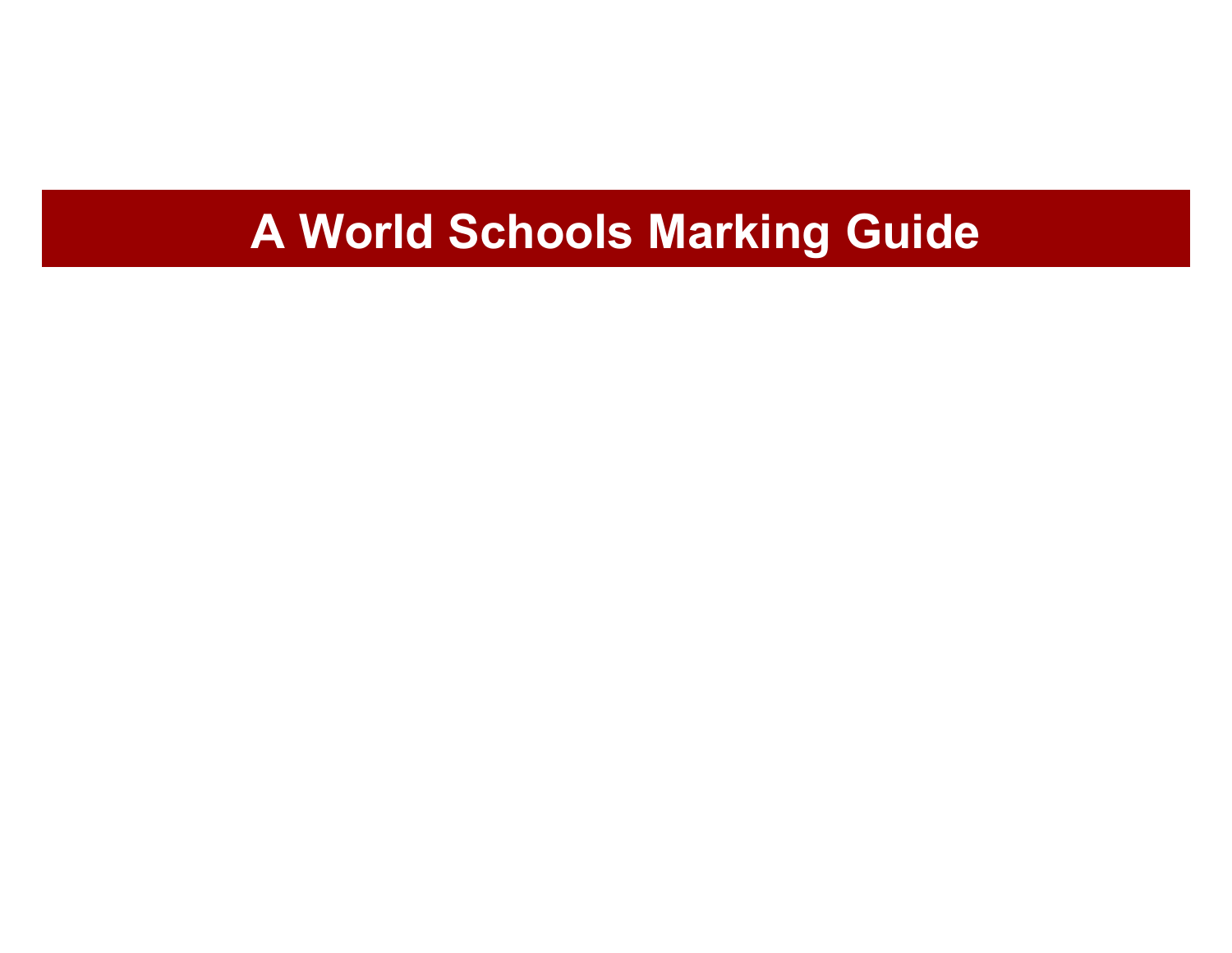# **Disclaimer and warning**

Rough and general descriptions

-

- Speeches **neednǷt have every feature described** to fit in a particular band
- **Find the best fit** weight the overall impression of both the good and bad things the speaker has done during the speech for each category
- - Be able to **justify said marks** to speakers or coaches (or just to ourselves), if need be
	- In such a case, be ready to point out specific things about the speech which merit the score awarded.
- - Use the full range of the scale
	- -Do not revel in being a 'harsh' marker
	- -Mark in line with these guidelines and the rest of the judging pool
	- Speaker marks can determine which teams break, and ranking well on a speaker tab can be a big achievement for many students, so please give speaks the thought they require.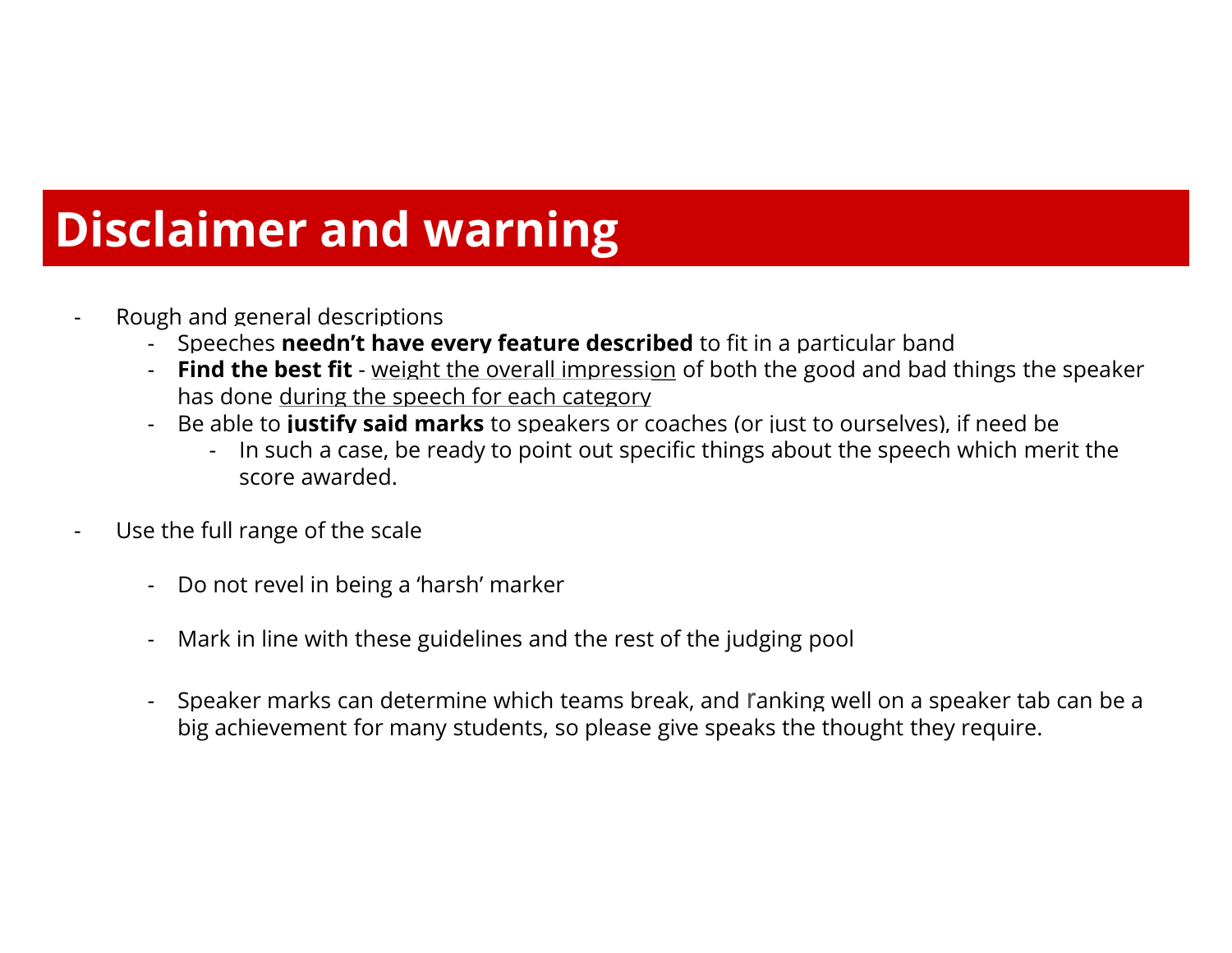### **Marking Criteria -** *Suggestion from CAP*

Content, Style and Strategy are the **criteria** used to review the performance of each team and assess scores to each speaker. However, judges should understand that these are all **connected**, and it is the combination of the three areas that determines how **persuasive** <sup>a</sup> speech is. Rather than rigidly seeing them as discrete elements when determining speaker scores/which team won, these three areas should help <sup>a</sup> judge understand what team did <sup>a</sup> best job during the debate **overall**, i.e. which team won the debate.

What is the relationship between this marking guide and your judgment / decision?

- $\bullet$  The speaker scores are a mathematical expression of your decision and they help you evaluate individual performance of speakers
- $\bullet$ For example, if you write down your speakers' scores and when calculating the totals they indicate that team A won but you honestly think team B should win because they were overall more convincing and did a better job, then you should review the scores you've awarded as your decision and the final scores should not contradict themselves. And, in that case, **holistically** you believe that team B should have won.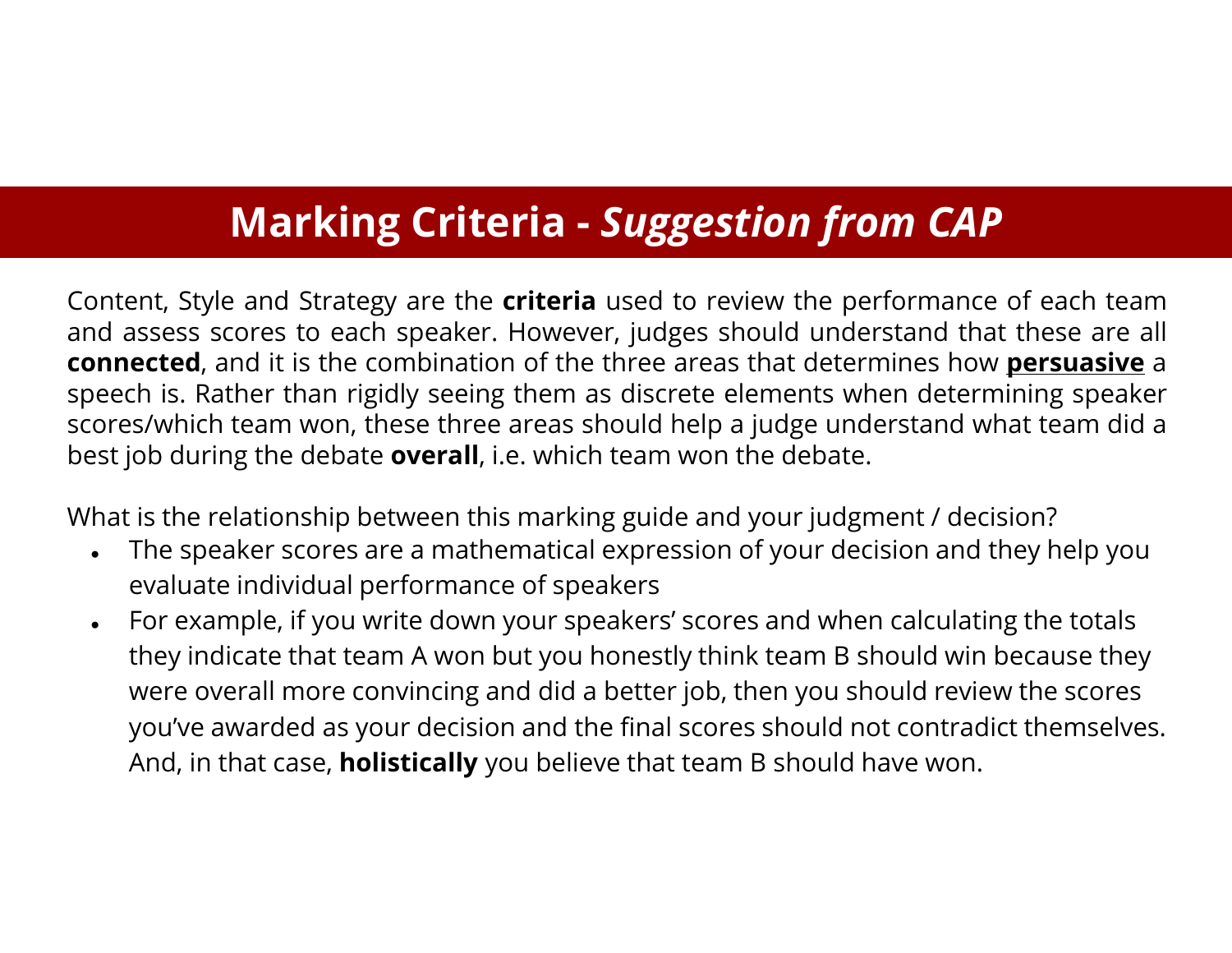#### **Scores Margin**

- Scores are *60 – 80 points per speaker 30 Dz40 points for reply speech*
- ǿ Average speech is **70** (28, 28, 14)
- Check your numbers! *No low-point wins, no draws!*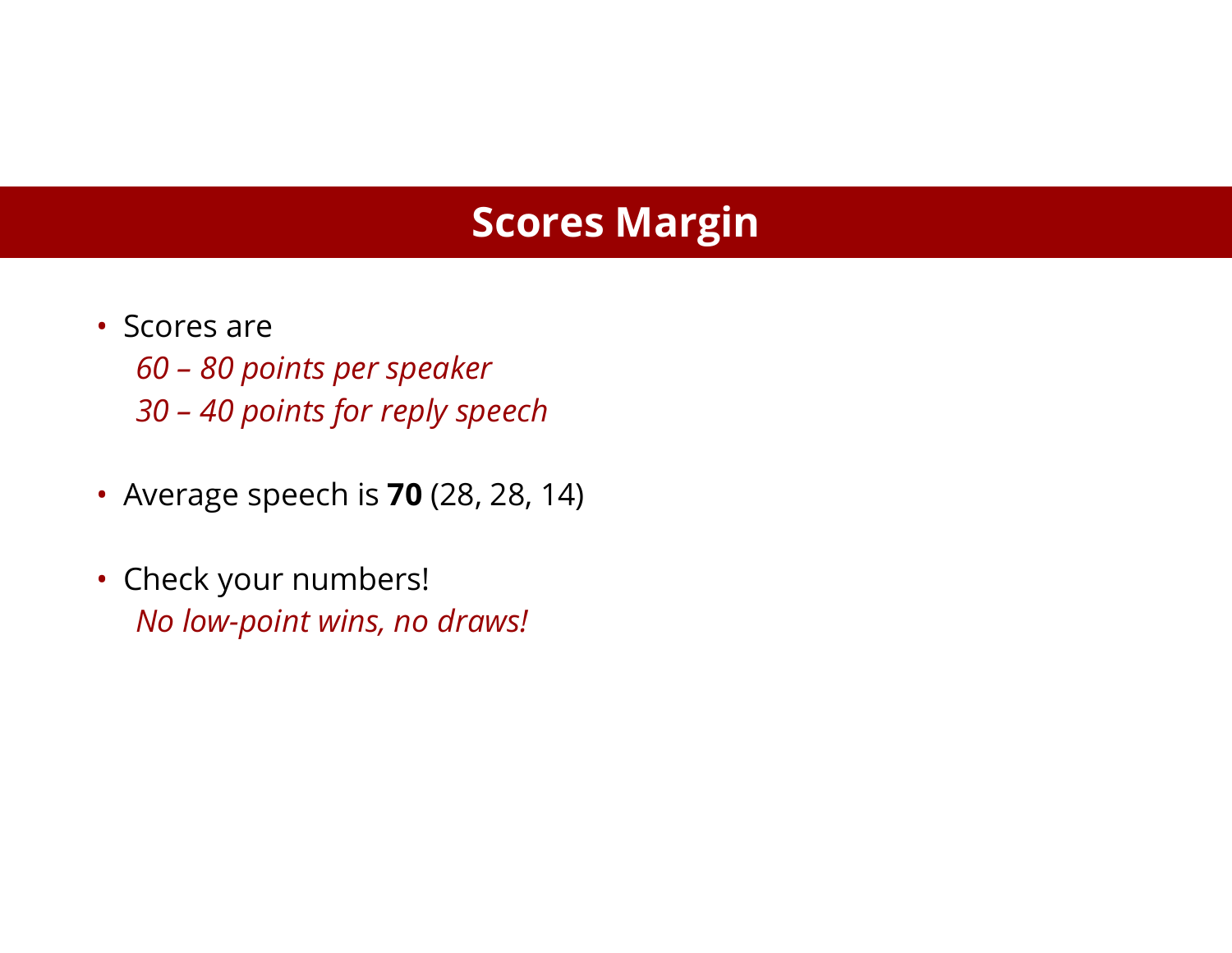#### **Marking Criteria**

You should judge a debate on all of:

- ǿ**Style:** 40% (40 points)  $\rightarrow$  24 – 32 pts.
- $\bullet$ **Content:**  $40\%$  (40 points)  $\rightarrow$  24 - 32 pts.
- ǿ**Strategy:** 20% (20 points)  $\rightarrow$  12 - 16 pts.
	- $\longrightarrow$ Marks for **reply speeches** are halved.
	- Dz**Points of Information** – a modifier of up to  $+/- 2$ .
		- ǿCan not push the Total Score outside the 60-80 points range
	- DzHalf marks are the lowest fraction allowed.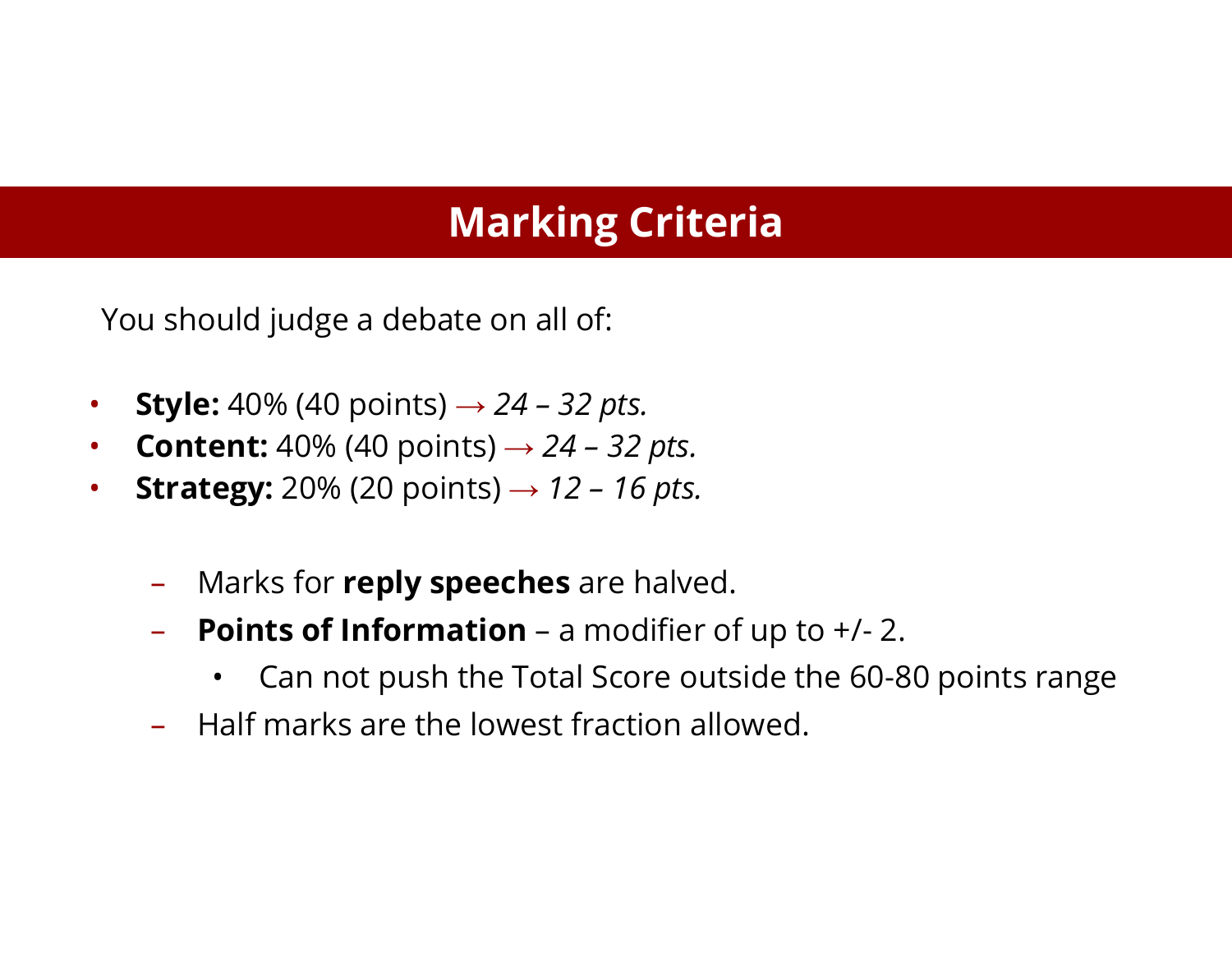#### **Marking Scores**

- $\cdot$  Fill out the heading of your ballot completely *It needs to be complete for the purpose of tabbing*
- $\bullet\;$  Fill out your ballot before you start giving feedback
- $\bullet\,$  Margins between teams *0 -2 pts Dz very close debate 3-5 pts – close but rather clear 5 -10 pts Dz one team clearly better, but not dominating 10-20 – winning team dominated the debate 20+ pts DzYinning Veam ǺUhreddedǻ Vhe loUing Veam*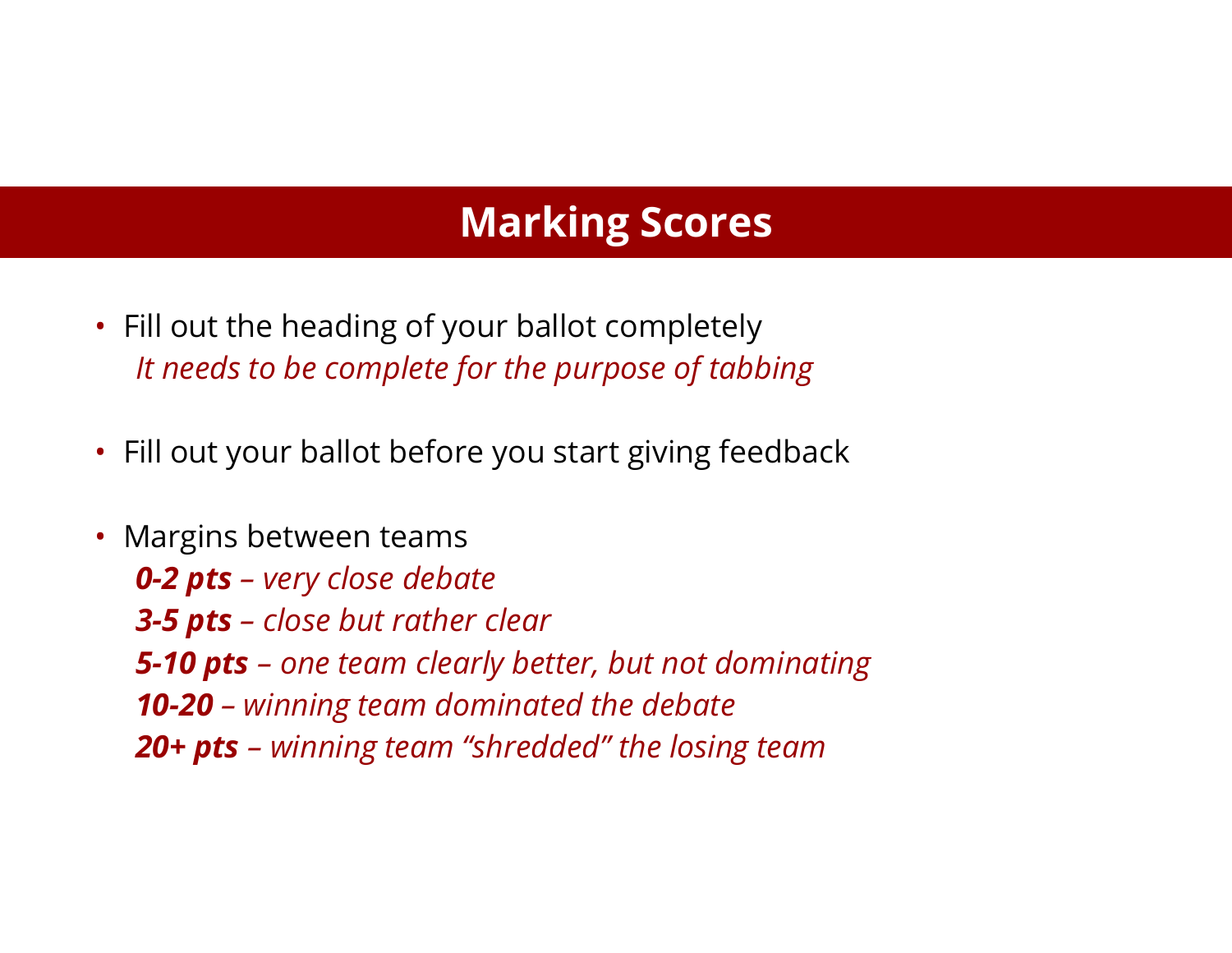# Scoring a speech

- An average speech is considered "Average" when the scores are:
	- 70 for the main speech
	- 35 for the reply speech
- You look at the aggregate of the things they have done during their speech.
- If the aggregate impression of the speech is **above average** for that particular category, you are going to award **above average** marks in that category
	- Above 28 in style and content; above 14 in Strategy
- If the aggregate impression of the speech is **below average** for that particular category, you are going to award **below average** marks in that category
	- below 28 in style and content; below 14 in Strategy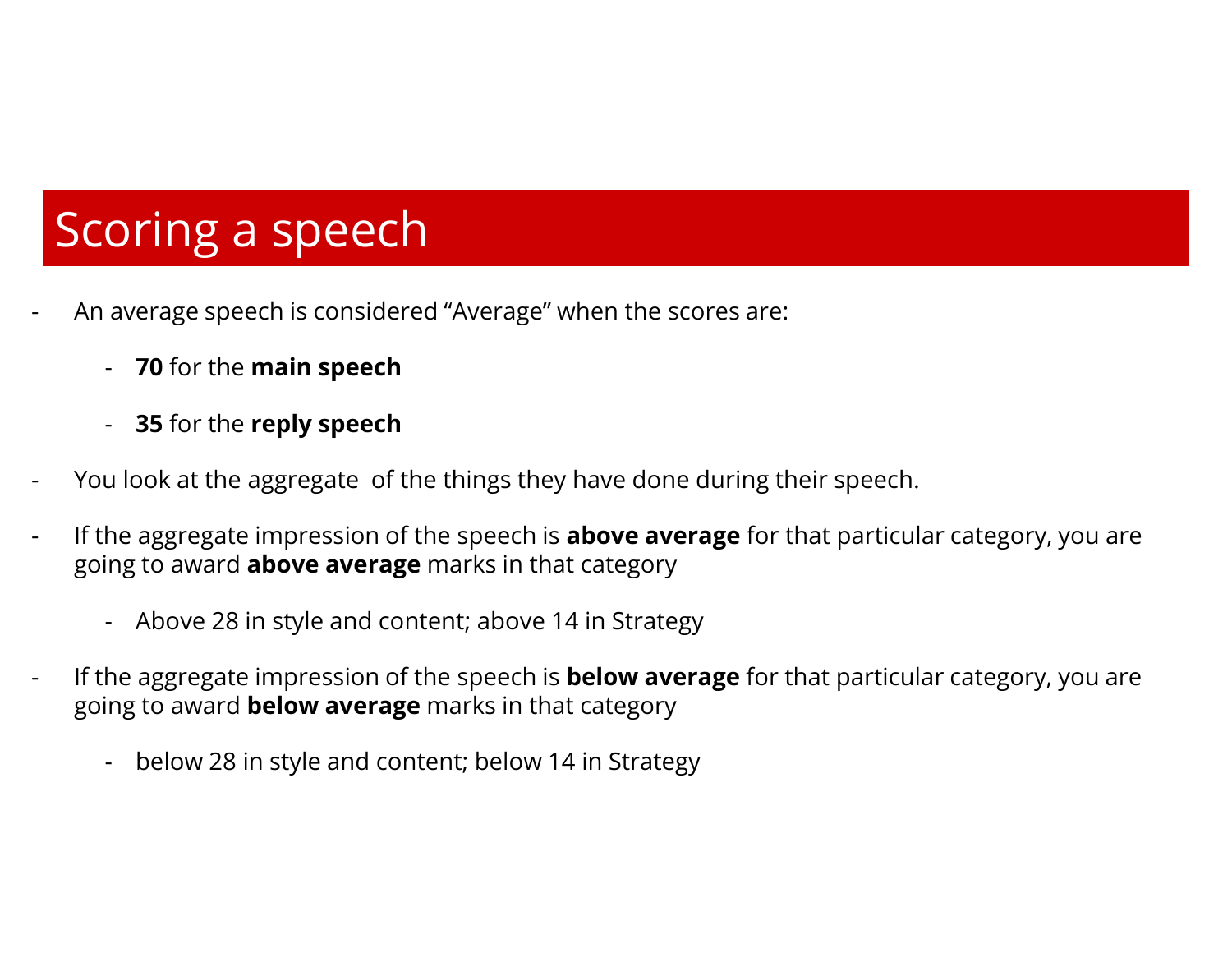## **Role Fulfillment**

- Small set of rules exist to make debating fair (ex. 1P must define, replies can't present new  $\blacksquare$ material, new parts of case presented in third speeches need to be flagged, accept at least one POI, etc.)
- When scoring speakers, keep in mind the specific roles they are supposed to fulfill in debate  $\blacksquare$ (ex. disregard new material in reply speeches, etc.)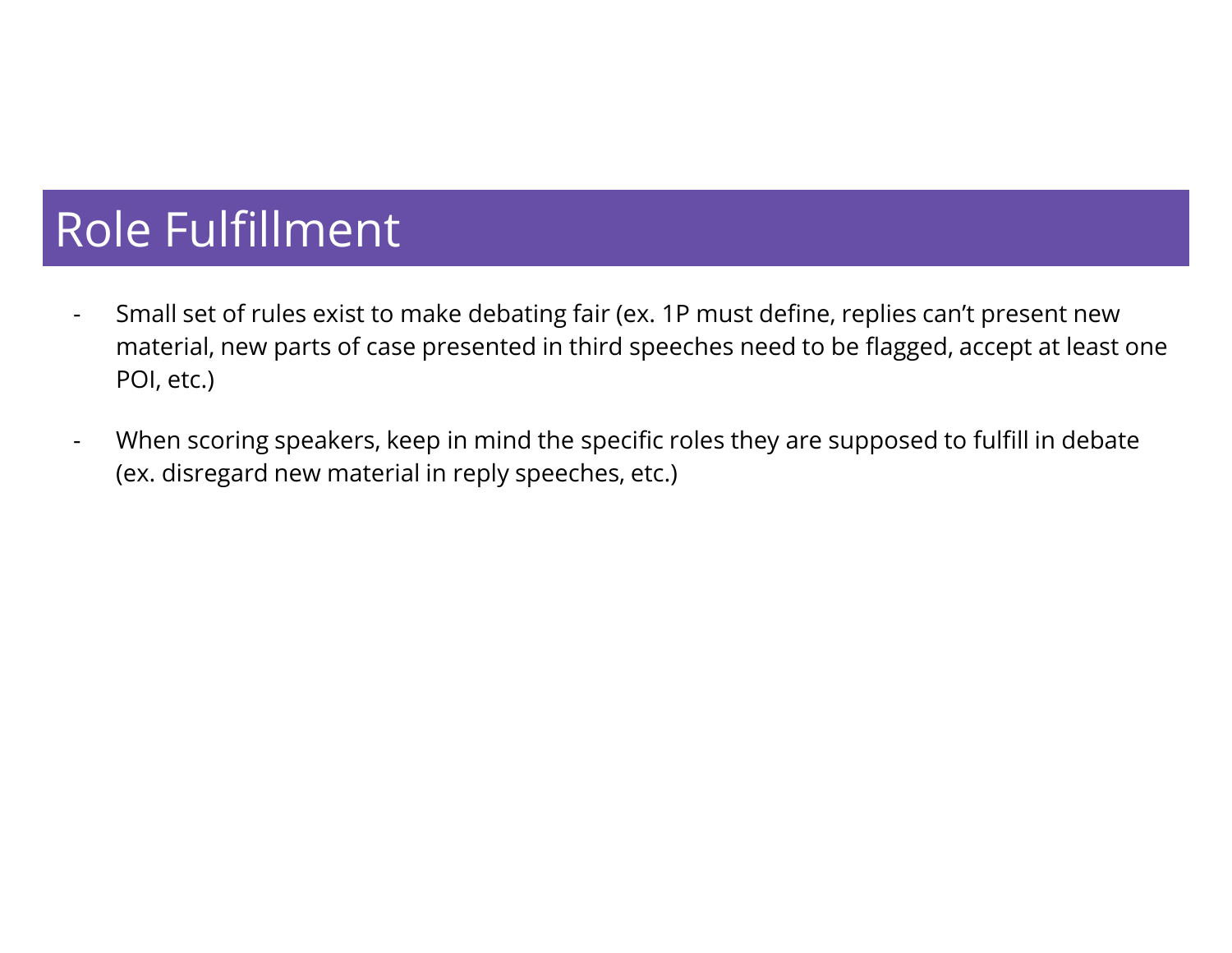### **Marking the Style of Speeches (out of 40)**

| <b>Mark</b>   | <b>Standard</b>                                                                                                                                                                                                                                                                      |
|---------------|--------------------------------------------------------------------------------------------------------------------------------------------------------------------------------------------------------------------------------------------------------------------------------------|
| $24 - 25.5$   | Speaker is mumbling or barely speaking. It can also mean that the speaker is so quiet (or<br>loud) that it prevents any chance of hearing the arguments. This would also apply in cases<br>where speaker uses undue profanity or is being excessively aggressive.                    |
| $26 - 27$     | Speech pattern is choppy and/or there's overuse of verbal crutches (e.g. "uhm"). Speaker<br>needs to be reminded to speak louder (or more softly). Speed of the speech is too fast paced<br>to comprehend substance of the argument or too slow to retain the focus of the audience. |
| $27.5 - 28.5$ | Speech has a natural speed to it with occasional unnatural breaks or pauses. Speed of the<br>speech may be slightly above average speaking speed, but can be easily understood.                                                                                                      |
| $29 - 30$     | There is a natural flow to the speech. Words are chosen in a way so as to be most effective<br>when explaining the argument while engaging the audience on an emotional level. Some<br>minor flaws may be evident, but they do not interfere with the flow of the speech.            |
| $30.5 - 32$   | Speaker modulates their volume and speed in a way that adjusts to the debate room and<br>accentuates certain parts of the speech. Speaker uses pauses to allow the audience to digest<br>the argument without losing their attention or to emphasise a point.                        |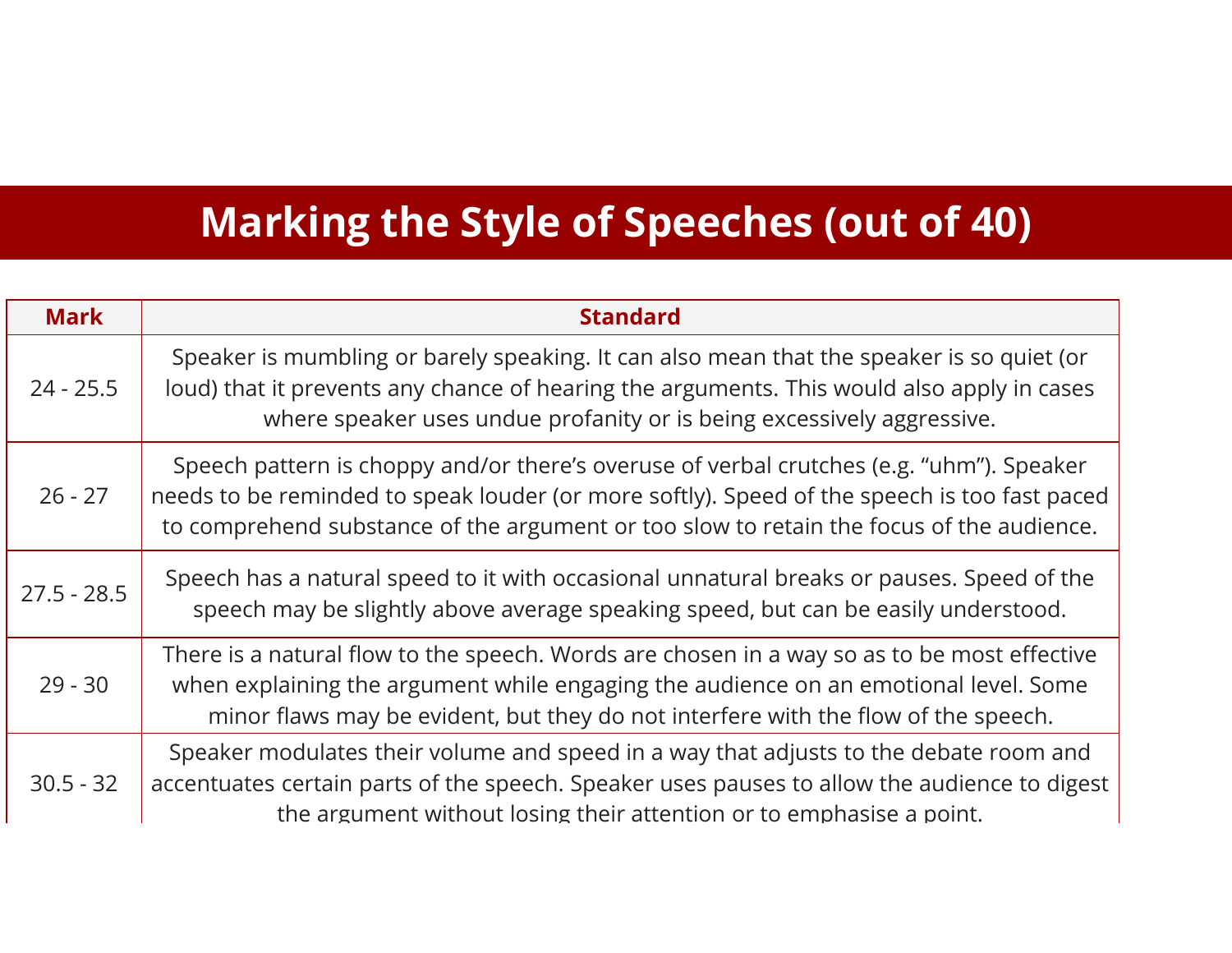### **Marking the Content of Speeches (out of 40)**

| <b>Mark</b>   | <b>Standard</b>                                                                                                                                                                                                                                                                                                                                                                                                               |
|---------------|-------------------------------------------------------------------------------------------------------------------------------------------------------------------------------------------------------------------------------------------------------------------------------------------------------------------------------------------------------------------------------------------------------------------------------|
| $24 - 25.5$   | Speaker has used unsubstantiated claims, which had major logical leaps or were internally inconsistent. Little to no use<br>of evidence, examples or an explanation. Speaker's material does not engage with the opposing team's.                                                                                                                                                                                             |
| $26 - 27$     | Arguments and rebuttal derive from plausible premises but lack sufficient explanation. Instead of deeper analysis and<br>credible examples, speaker would likely just rephrase the claim or conclusion in a different way. Examples are<br>presented but not usually rigorously explained/tied to the claims being made. Examples are not usually proven to be<br>plausible in a majority (or significant majority) of cases. |
| $27.5 - 28.5$ | Arguments are mostly well explained, with some logical gaps. Evidence such as statistics or historical examples from the<br>real world are present, but only occasionally. Weaknesses of opponent's arguments are exposed and analysed.<br>Rebuttals mitigate opponents' arguments but do not necessarily defeat them.                                                                                                        |
| $29 - 30$     | Most arguments are backed up by deep and compelling analysis, with regular use of very credible examples.<br>Sophisticated responses to the most arguments of the opponents, including engagement with opponents' examples<br>and evidence.                                                                                                                                                                                   |
| $30.5 - 32$   | Well explained arguments supported with highly relevant and credible examples that are shown to be applicable in a<br>broad range of cases. Rebuttals were developed against the strongest versions of the opponents' arguments and<br>significantly damage the opponents' case. Speaker demonstrates how their team's specific arguments and rebuttal<br>come together into a bigger picture.                                |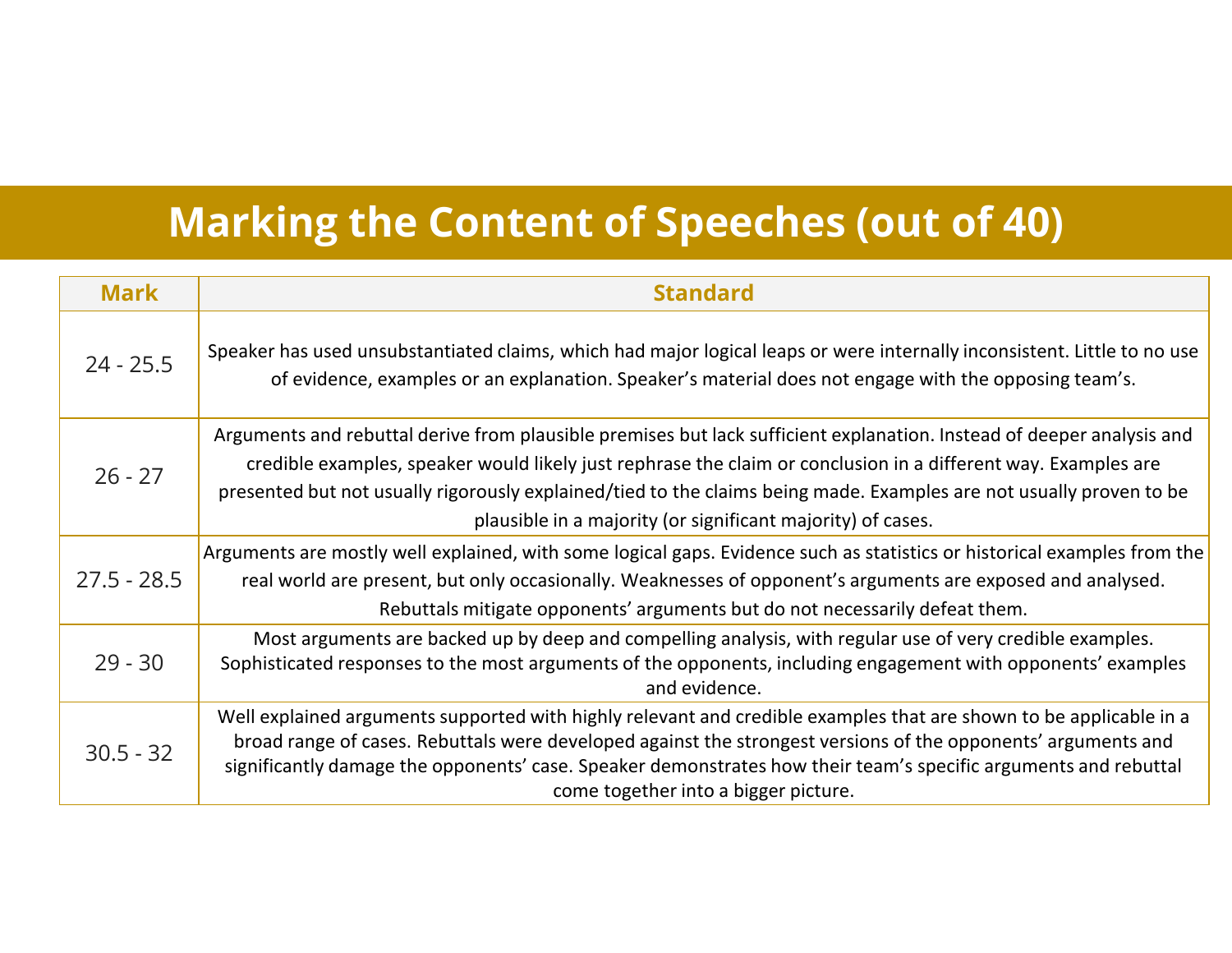### **Marking the Strategy of Speeches (out of 20)**

| <b>Mark</b> | <b>Standard</b>                                                                                                                                                                                                                                                                                                                                                                |
|-------------|--------------------------------------------------------------------------------------------------------------------------------------------------------------------------------------------------------------------------------------------------------------------------------------------------------------------------------------------------------------------------------|
| 12          | Speaker barely spoke (less than 4 minutes) or went significantly over time limit (more than 45 sec). Lack of structure<br>is so severe, that it impacts audience's ability to comprehend the arguments. Arguments were barely relevant.<br>Speaker ignored most of the opposing team's arguments or conceded them.                                                             |
| 13          | Speaker left a chunk of the speaking time unused or went quite a bit over time. Audience had to focus intently to<br>follow the structure of the speech, which made it harder to fully grasp the presented arguments. Some arguments<br>were relevant, though simplistic or easy to challenge. Some central arguments of the opponents are challenged, but<br>some are missed. |
| 14          | Speaker used up the entire time of the speech with individual points that were clear enough to follow easily, even if<br>not explicitly outlined by the speaker. Arguments were relevant or mostly relevant and rebuttals addressed the<br>central issues in their opponents' case.                                                                                            |
| 15          | Individual points were identified by speaker themself at the onset of the speech or before each point separately.<br>Flow between various sections of the speech was mostly natural and most of the time was allocated to the more<br>important arguments and rebuttals.                                                                                                       |
| 16          | All points are identified clearly by the speaker and flow from one section to the other is effortless and easy to<br>follow. Arguments address exclusively main issues in the round. Timing of arguments and rebuttal is carefully<br>chosen to effect most damage. Arguments were put into broader context of the motion and debate itself.                                   |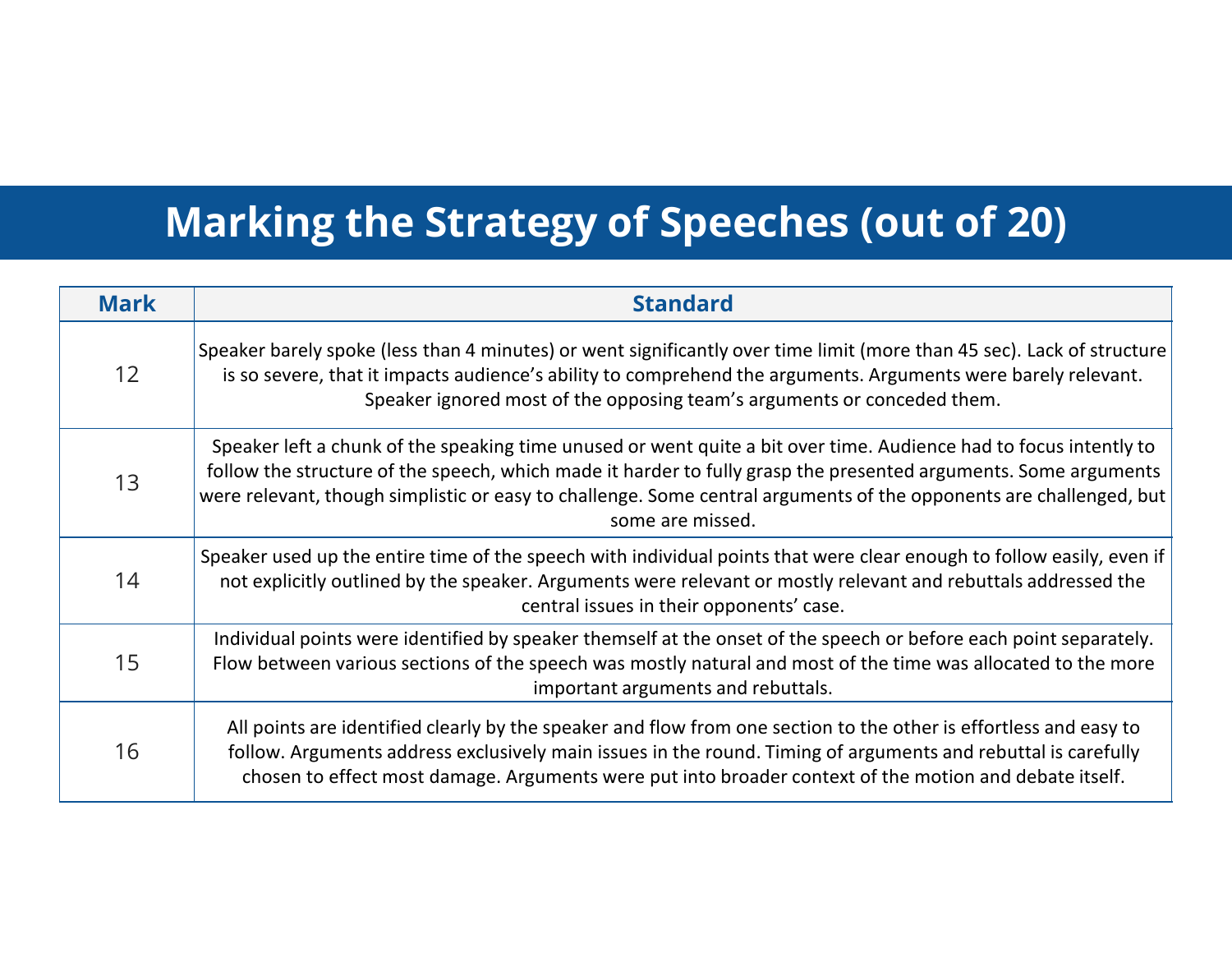## **Substantive Speeches (out of 100)**

| <b>Mark</b> | <b>Standard</b>                                                                                                                                                                                                                                                                                                                                                                                                                                             |
|-------------|-------------------------------------------------------------------------------------------------------------------------------------------------------------------------------------------------------------------------------------------------------------------------------------------------------------------------------------------------------------------------------------------------------------------------------------------------------------|
| 60          | • Content is not relevant to the motion and what the team needs to prove.<br>• All points made are claims, with no analysis, and are confusing.<br>• The speech is hard to follow throughout, so it is hard to give it any credit.                                                                                                                                                                                                                          |
| 61-63       | • A few marginally relevant claims.<br>. No analysis provided in the claims, which are mainly lines without explanation.<br>• Parts of the speech are clear, but significant parts are still hard to follow.                                                                                                                                                                                                                                                |
| 64 - 66     | • Some of the points made are relevant to the debate.<br>• Arguments / rebuttals are made with some explanation and analysis, but with significant logical gaps in the explanation.<br>• Sometimes the speech is difficult to follow.                                                                                                                                                                                                                       |
| $67 - 69$   | • Most of the points made are relevant to the debate.<br>• All arguments / rebuttals have some explanation, but it still has logical and analytical gaps in important parts of the argument<br>and lacks evidence.<br>• Mostly easy to follow, but some sections may still be hard to understand.                                                                                                                                                           |
| 70          | No major shortfalls, nor any strong moments.<br>• Arguments are almost exclusively relevant, although may fail to address one or more core issues sufficiently.<br>• All arguments have sufficient explanation without major logical gaps and some examples, but are simplistic and easy to<br>attack.<br>• Easy to follow throughout which makes the speech understandable, though style does not necessarily serve to make the<br>speech more persuasive. |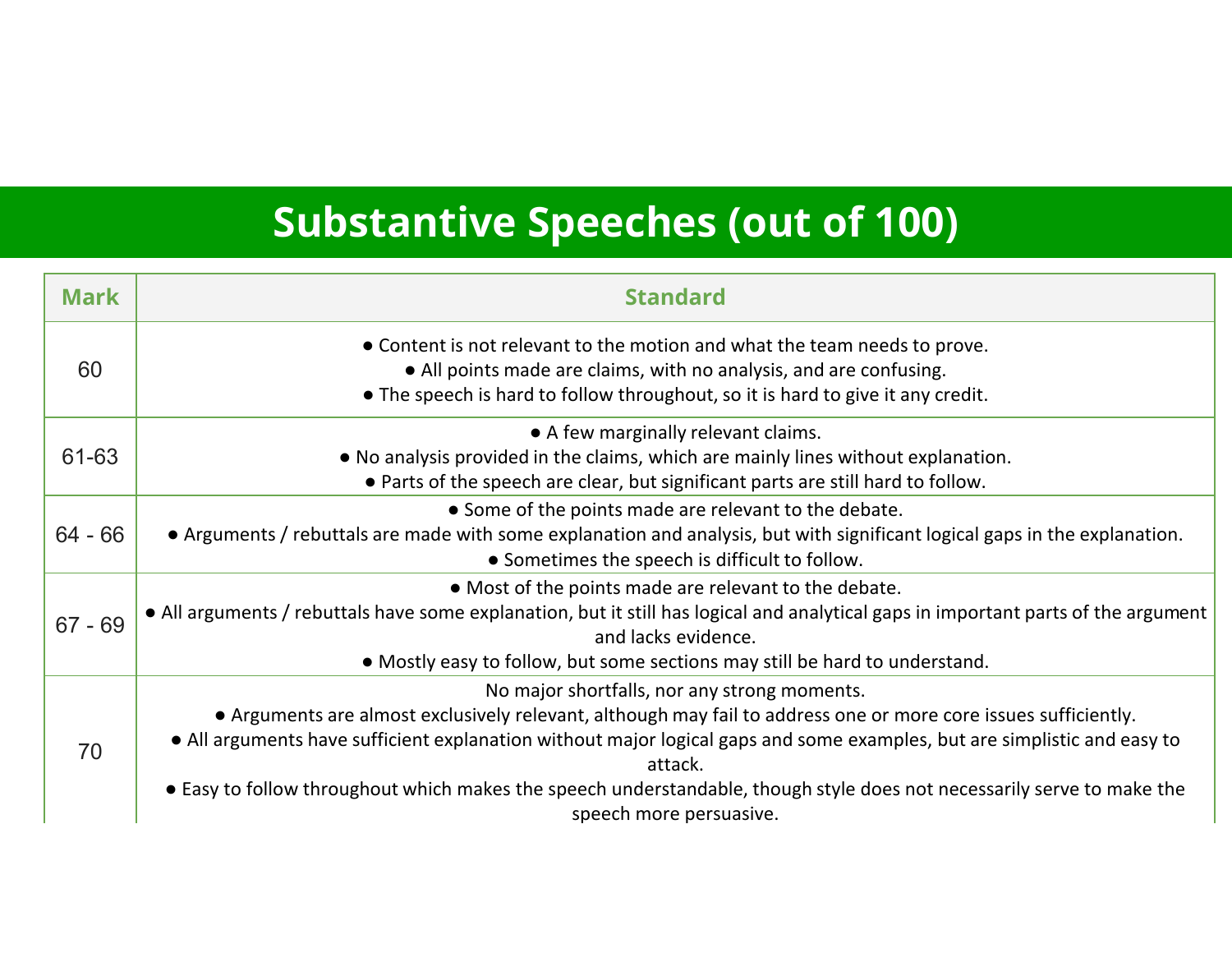## **Substantive Speeches (out of 100)**

| <b>Mark</b> | <b>Standard</b>                                                                                                                                                                                                                                                                                                                                                                            |
|-------------|--------------------------------------------------------------------------------------------------------------------------------------------------------------------------------------------------------------------------------------------------------------------------------------------------------------------------------------------------------------------------------------------|
| $71 - 72$   | • Arguments are all relevant, and address the core issues in the debate.<br>• All arguments have sufficient explanation without major logical gaps and most have credible evidence. Some<br>points raised may have minor logical gaps or deficits in explanation.<br>• Easy to follow throughout. On occasion the style may even serve to make the speech more engaging and<br>persuasive. |
| 73 - 76     | • Arguments are relevant and engage with the most important issues. Arguments have sufficient explanation<br>without major logical gaps.<br>Occasionally, the speaker provides more sophisticated and nuanced analysis, making their arguments hard to attack.<br>• Easy to follow throughout. On occasion the style may even serve to make the speech more engaging and<br>persuasive.    |
| $77 - 79$   | • Arguments are all relevant and well-illustrated, and address the core issues in the debate, with thorough<br>explanations, no logical gaps, and credible examples, making them hard to attack<br>• Easy to follow throughout. The style serves to make the speech's content more engaging.                                                                                               |
| 80          | • Plausibly one of the best debating speeches ever given in a schools competition.<br>• It is incredibly difficult to think up satisfactory responses to any of the arguments made.<br>• Flawless and compelling arguments, made with outstanding delivery.                                                                                                                                |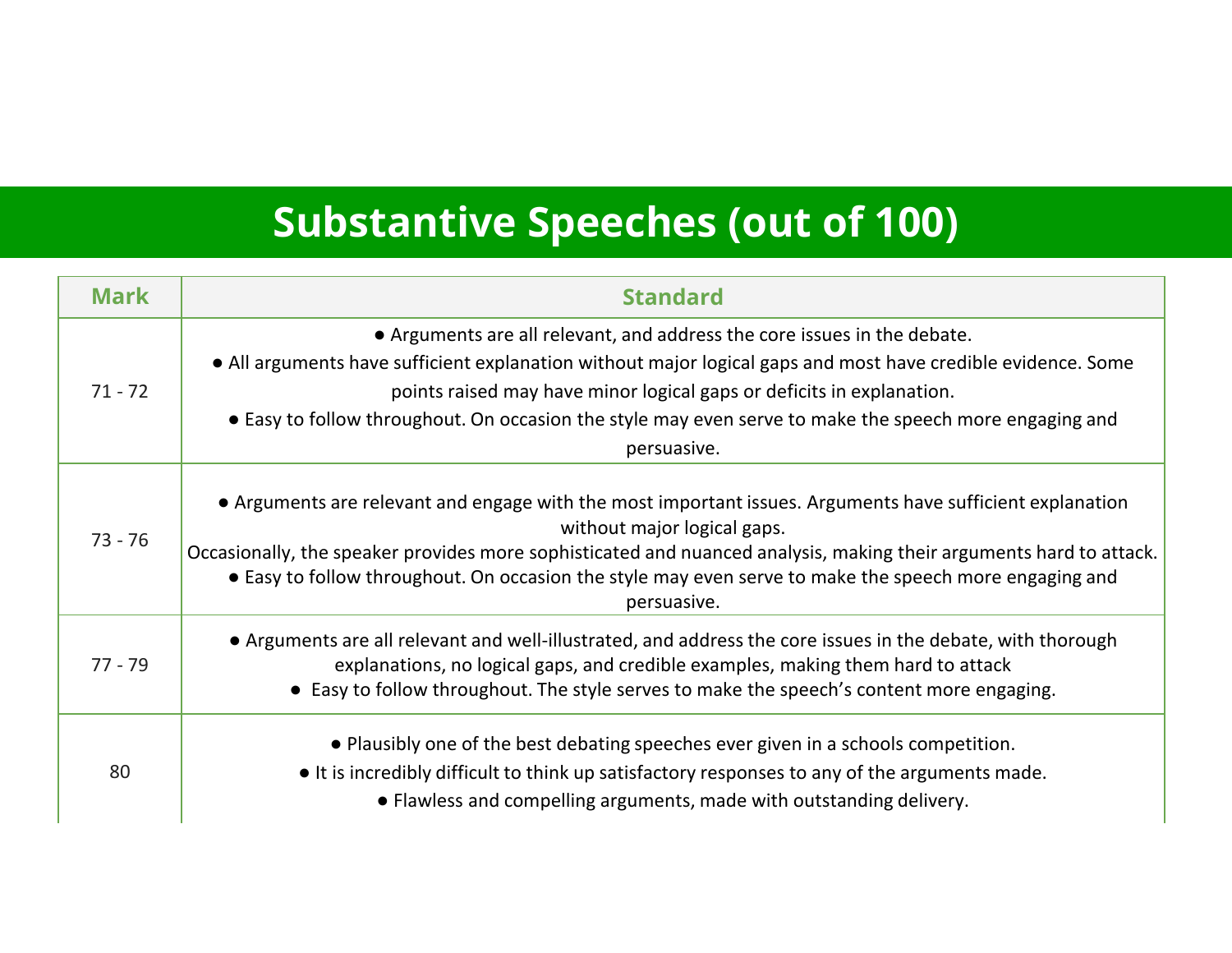### **Reply Speeches (out of 50)**

| <b>Mark</b> | <b>Standard</b>                                                                                                                                                                                                                            |
|-------------|--------------------------------------------------------------------------------------------------------------------------------------------------------------------------------------------------------------------------------------------|
| 30          | The speaker did not describe the debate as it happened. They misunderstood or<br>misrepresented central arguments and responses.                                                                                                           |
| $31 - 34$   | Instead of actually identifying or analysing points of clash, speaker mostly just retold the<br>debate as it happened or attempted to keep arguing for their side.                                                                         |
| 35          | Speaker identified the major points of clash between two teams and was able to<br>provide some basic justification for awarding the win to speaker's team.                                                                                 |
| 36-39       | Almost perfect overview of the debate. Particular interactions from the debate were<br>analysed and used as evidence for awarding the win to the speaker's team.                                                                           |
| 40          | Flawless analysis of the debate that just occurred. Speaker was able to accurately<br>identify turning points in the debate (including the strongest arguments and rebuttal of<br>their opponents) and why they their side wins on balance |